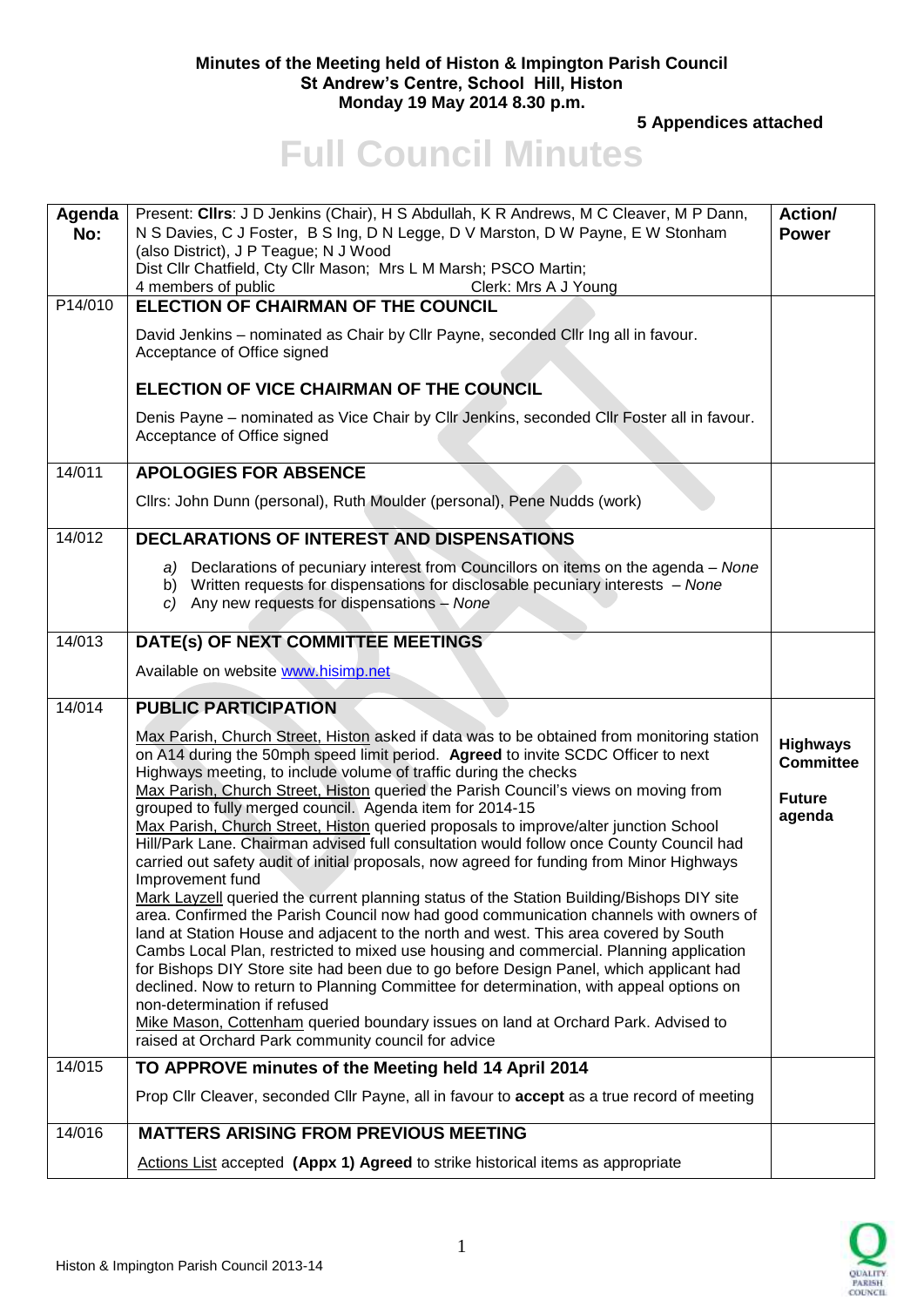| 14/017 | <b>CO-OPTION TO PARISH COUNCIL</b>                                                                                                                                                                                                                                                                                                                                                                                                                                                                                                                                                                                                                                                                                                                                                                                                                                                                                                                                                                                                                                                                                                                                                                                                                                                                                                       |             |
|--------|------------------------------------------------------------------------------------------------------------------------------------------------------------------------------------------------------------------------------------------------------------------------------------------------------------------------------------------------------------------------------------------------------------------------------------------------------------------------------------------------------------------------------------------------------------------------------------------------------------------------------------------------------------------------------------------------------------------------------------------------------------------------------------------------------------------------------------------------------------------------------------------------------------------------------------------------------------------------------------------------------------------------------------------------------------------------------------------------------------------------------------------------------------------------------------------------------------------------------------------------------------------------------------------------------------------------------------------|-------------|
|        | Item for next agenda                                                                                                                                                                                                                                                                                                                                                                                                                                                                                                                                                                                                                                                                                                                                                                                                                                                                                                                                                                                                                                                                                                                                                                                                                                                                                                                     | Next agenda |
| 14/018 | <b>TO CONFIRM APPOINTMENT</b>                                                                                                                                                                                                                                                                                                                                                                                                                                                                                                                                                                                                                                                                                                                                                                                                                                                                                                                                                                                                                                                                                                                                                                                                                                                                                                            |             |
| 018.1  | <b>Proper Officer</b> – Mrs A J Young<br>Responsible Financial Officer - Mrs L M Marsh<br>Proposed Cllr Jenkins, seconded Cllr Payne all in favour and agreed                                                                                                                                                                                                                                                                                                                                                                                                                                                                                                                                                                                                                                                                                                                                                                                                                                                                                                                                                                                                                                                                                                                                                                            |             |
| 018.2  | <b>Internal Auditor</b> - Mr Gerry Whitfield<br>Proposed Cllr Jenkins, seconded Cllr Teague all in favour and agreed                                                                                                                                                                                                                                                                                                                                                                                                                                                                                                                                                                                                                                                                                                                                                                                                                                                                                                                                                                                                                                                                                                                                                                                                                     |             |
| 14/019 | TO REVIEW COMMITTEE STRUCTURE and to appoint members to serve on<br>the under mentioned Committees:                                                                                                                                                                                                                                                                                                                                                                                                                                                                                                                                                                                                                                                                                                                                                                                                                                                                                                                                                                                                                                                                                                                                                                                                                                      |             |
| 019.1  | <b>Committees:</b><br>Planning Committee: K R Andrews, M C Cleaver; M P Dann, J Dunn; B S Ing; D N<br>Legge; P J Nudds: J P Teague + ex officio members. 1 vacancy remains<br>Recreation Committee: K R Andrews; M C Cleaver; N S Davies B S Ing;<br>E W Stonham; N J Wood + ex officio members. 1 vacancy remains, plus 4 user<br>representatives<br>Environment Committee: J Dunn; C J Foster; D V Marston; R Moulder; P J Nudds; N J<br>Wood +ex officio members. 1 vacancy remains<br>Highways Committee: H S Abdullah; M P Dann; C J Foster; D N Legge; P J Nudds + ex<br>officio members. 2 vacancies remain<br>Finance, Legal & Administration Committee: H S Abdullah; N S Davies; B S Ing; D V<br>Marston + ex officio members. 1 vacancy remains<br>Employment Committee: M C Cleaver; N S Davies; B S Ing; E W Stonham; + ex officio<br>members<br>Community Park Project Committee: H S Abdullah; N S Davies; B S Ing; E W Stonham<br>+ ex officio members, plus 4 resident co-optees<br>Youth Committee: H S Abdullah; N S Davies; E W Stonham; N J Wood + ex officio<br>members, plus 3 youth representatives<br>King's Meadows Committee: H S Abdullah; M P Dann; J P Teague + 2 ex officio<br>members, plus 6 resident co--optees<br>Proposed Cllr Ing, seconded Cllr Wood all in favour and agreed Committee membership |             |
|        | as nominated. Vacancies to be filled once new co-optees on Council. Councillors to be<br>discouraged from membership of more than 2 substantial Committees. Membership may<br>yet need adjusting downwards in some cases                                                                                                                                                                                                                                                                                                                                                                                                                                                                                                                                                                                                                                                                                                                                                                                                                                                                                                                                                                                                                                                                                                                 | Next agenda |
| 019.2  | Officers:<br><b>Tree Wardens</b> – Clirs P J Nudds (Head), D N Legge and resident co-optee Alan Eade<br><b>Playground Inspector - Cllr K R Andrews</b><br>Allotment - Cllr P J Nudds + 1 vacancy. Clerk to approach Cllr Moulder<br><b>Footpaths</b> - Clirs J Dunn; D V Marston<br>County Council Walkabout Co-Ordinator - Cllr C J Foster<br>Proposed Cllr Teague seconded Cllr Stonham, all in favour and agreed                                                                                                                                                                                                                                                                                                                                                                                                                                                                                                                                                                                                                                                                                                                                                                                                                                                                                                                      |             |
| 019.3  | <b>Working Parties:</b><br>Public Art: D W Payne (Convener); H S Abdullah; P J Nudds; J P Teague (plus 4 resident<br>co-optees)<br>A14 Improvements: D N Legge (Convener); B S Ing; J D Jenkins; D W Payne (plus co-<br>optees)<br>Christmas Lights: D V Marston (Convener); M P Dann; P J Nudds; E W Stonham; J P<br>Teague (plus resident co-optees)<br>Communications & Engagement: D W Payne (Convener/Webmaster); B S Ing; D N<br>Legge; J D Jenkins; R Moulder; E W Stonham + office staff on rota<br>Task & Finish Groups:<br>2020 Project: J D Jenkins (Convener); B S Ing; J P Teague; all 3 office staff<br>Drainage: D W Payne (Convener); J Dunn; B S Ing; D N Legge (plus Dist Cllr, County Cllr<br>and resident co-optee)                                                                                                                                                                                                                                                                                                                                                                                                                                                                                                                                                                                                  |             |

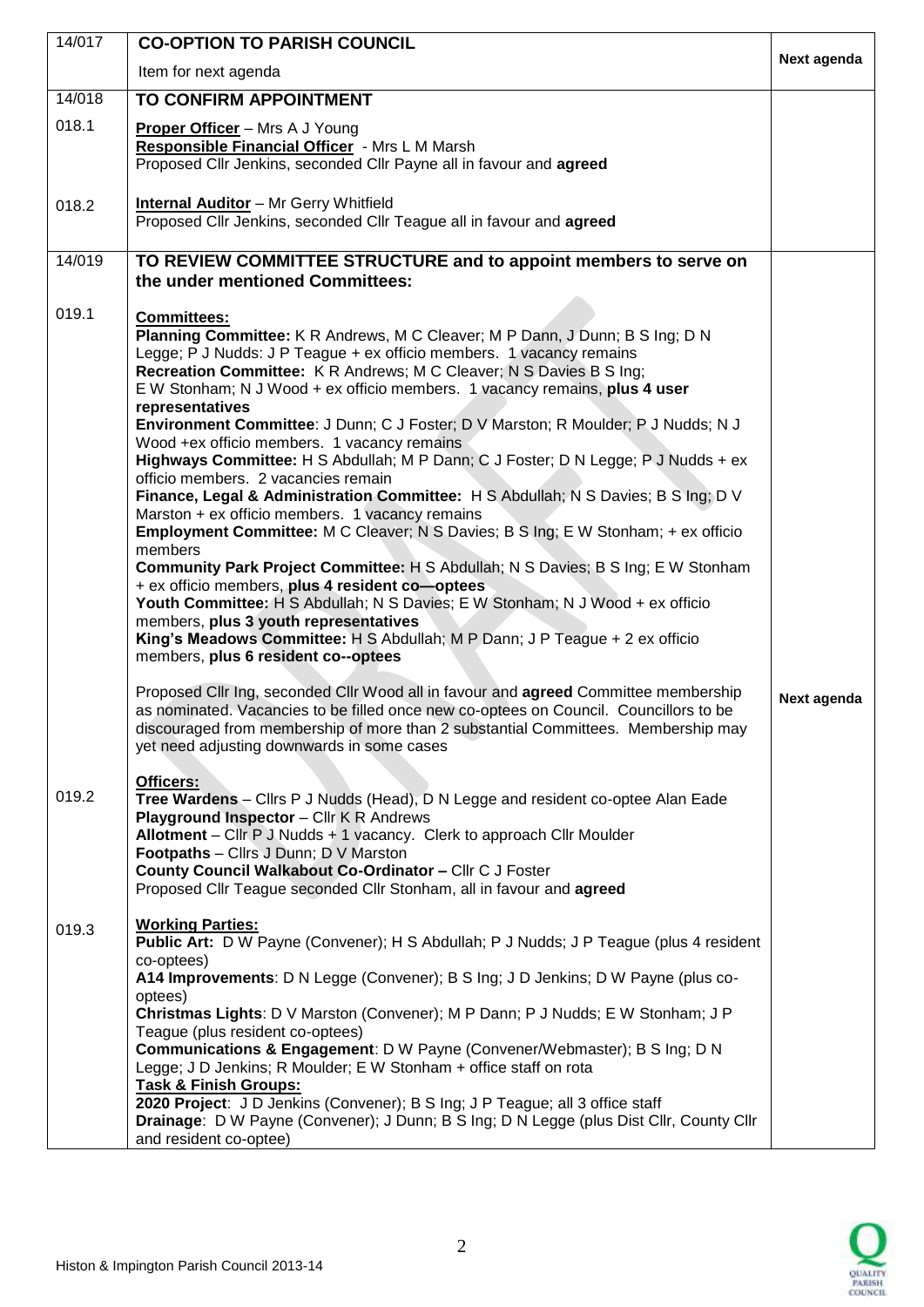|                | Darwin Green: D W Payne (Convener); M Dann; B S Ing; E W Stonham<br>Neighbourhood Plan: J D Jenkins (Convener); N S Davies; J Dunn; B S Ing; D W Payne;<br>D N Legge; R Moulder; P J Nudds; D V Marston<br>Proposed Cllr Davies, seconded Cllr Teague, all in favour and membership agreed<br>Noted need to adjust number of groups during year, some significant overlap existing |  |
|----------------|------------------------------------------------------------------------------------------------------------------------------------------------------------------------------------------------------------------------------------------------------------------------------------------------------------------------------------------------------------------------------------|--|
| 14/020         | TO NOTE 4 year representations on/work with external bodies and appoint                                                                                                                                                                                                                                                                                                            |  |
|                | replacements where required                                                                                                                                                                                                                                                                                                                                                        |  |
|                | Older Persons Co-Ordinator (HICOM sub group) - Mr I M Parish<br>HIAFOP (Older Persons) - Cllr N S Davies                                                                                                                                                                                                                                                                           |  |
|                | Village Warden Scheme Link Group - Cllrs H S Abdullah, M C Cleaver<br>Police Panel - Cllrs H S Abdullah; J P Teague                                                                                                                                                                                                                                                                |  |
|                | Trustees to Poorsland Charity (3) - Cllrs M C Cleaver; B S Ing; Mr I M Parish                                                                                                                                                                                                                                                                                                      |  |
|                | <b>CAPALC</b> - Cllr D W Payne<br>Waste Management - Cllr B S Ing                                                                                                                                                                                                                                                                                                                  |  |
|                | <b>IVC Liaison - Cllr E W Stonham</b><br>Health & Safety Advisor - Mr G Payne                                                                                                                                                                                                                                                                                                      |  |
|                | Health & Safety Officer - Cllr K R Andrews                                                                                                                                                                                                                                                                                                                                         |  |
|                | Proposed Cllr Payne, seconded Cllr Wood, all in favour to note or appoint                                                                                                                                                                                                                                                                                                          |  |
| 14/021         | <b>TO RECEIVE REPORTS</b>                                                                                                                                                                                                                                                                                                                                                          |  |
| 021.1<br>021.2 | Annual Report from Histon & Impington Parish Council (Appx 2) Accepted.<br>Annual and/or monthly reports from County and District Councillors                                                                                                                                                                                                                                      |  |
|                | County Council written reports for March and April accepted from Cty Cllr Jenkins                                                                                                                                                                                                                                                                                                  |  |
|                | covering: Economy, Transport and Environment services; Health; Children's services;<br>Customer Service and Transformation. Annual report covering: Street lighting; highways                                                                                                                                                                                                      |  |
|                | improvements; the City Deal; Chesterton Station; Northstowe developments. No questions<br><b>District Council</b> written reports accepted from Dist Cllrs Stonham and Davies covering:                                                                                                                                                                                            |  |
|                | Planning matters; Local Plan; City Deal; investment in Council housing; Northstowe and                                                                                                                                                                                                                                                                                             |  |
|                | A14. Further discussion on: Mitre Development planning application, Bishops DIY site<br>Noted possible item on SCDC Planning Committee agenda 4 June although SCDC Annual                                                                                                                                                                                                          |  |
|                | General Meeting may affect dates of forthcoming meetings. Cllr Jenkins undertook to liaise<br>with possible new speakers and arrange representation slots. Standing orders suspended                                                                                                                                                                                               |  |
|                | to allow residents to contribute. One resident spoke about need for networking and co-                                                                                                                                                                                                                                                                                             |  |
|                | working space to held independent traders, and how that fitted in with plans for a digital<br>village. Standing orders reinstated.                                                                                                                                                                                                                                                 |  |
| 021.3          | Clerk's Report (Pg 1 & 2) (Appendix 3) accepted. Additional discussion on: Histon Library<br>Request from County Council for financial support of Summer Reading Challenge. Usual                                                                                                                                                                                                  |  |
|                | agenda item for donations is June, organisers would need an answer sooner. Clirs                                                                                                                                                                                                                                                                                                   |  |
|                | Cleaver and Ing spoke in support of the challenge, with any Parish Council funding to go<br>toward employment of readers for the children. Prop Cllr Cleaver, sec Cllr Ing, all in favour                                                                                                                                                                                          |  |
|                | and agreed that Histon & Impington Parish Council in accordance with its powers under<br>sections 137 and 139 of the Local Government Act 1972, should incur the following                                                                                                                                                                                                         |  |
|                | expenditure which, in the opinion of the Council, is in the interests of the area or its<br>inhabitants and will benefit them in a manner commensurate with the expenditure:- "to                                                                                                                                                                                                  |  |
|                | donate £200 to County Council for Summer Reading Challenge"                                                                                                                                                                                                                                                                                                                        |  |
| 021.4          | Chairman's Report (Appendix 4) accepted. Additional discussion on newsletter, with more<br>items required, not necessarily Parish Council related                                                                                                                                                                                                                                  |  |
| 021.5          | <b>Working Party and Task &amp; Finish Reports None</b>                                                                                                                                                                                                                                                                                                                            |  |
| 14/022         | TO ACCEPT COMMITTEE REPORTS note actions and agree                                                                                                                                                                                                                                                                                                                                 |  |
| 022.1          | Planning Committee draft minutes 25 March, 8 April, 29 April, and 13 May 2014 provided to<br>all and accepted. Next meeting due 27 May. Cllr Payne to prepare draft CIL (Community                                                                                                                                                                                                 |  |
|                | Infrastructure Levy) response for meeting due 10 June. All Committees to provide ideas                                                                                                                                                                                                                                                                                             |  |
| 022.2          | for capital projects which might be considered for the SCDC element of CIL funding<br>Environment Committee draft minutes 22 April 2014 provided to all and accepted. Next                                                                                                                                                                                                         |  |
| 022.3          | meeting due 17 or 24 June<br>Recreation Committee draft minutes 1 April 2014 provided to all and accepted. Next                                                                                                                                                                                                                                                                    |  |